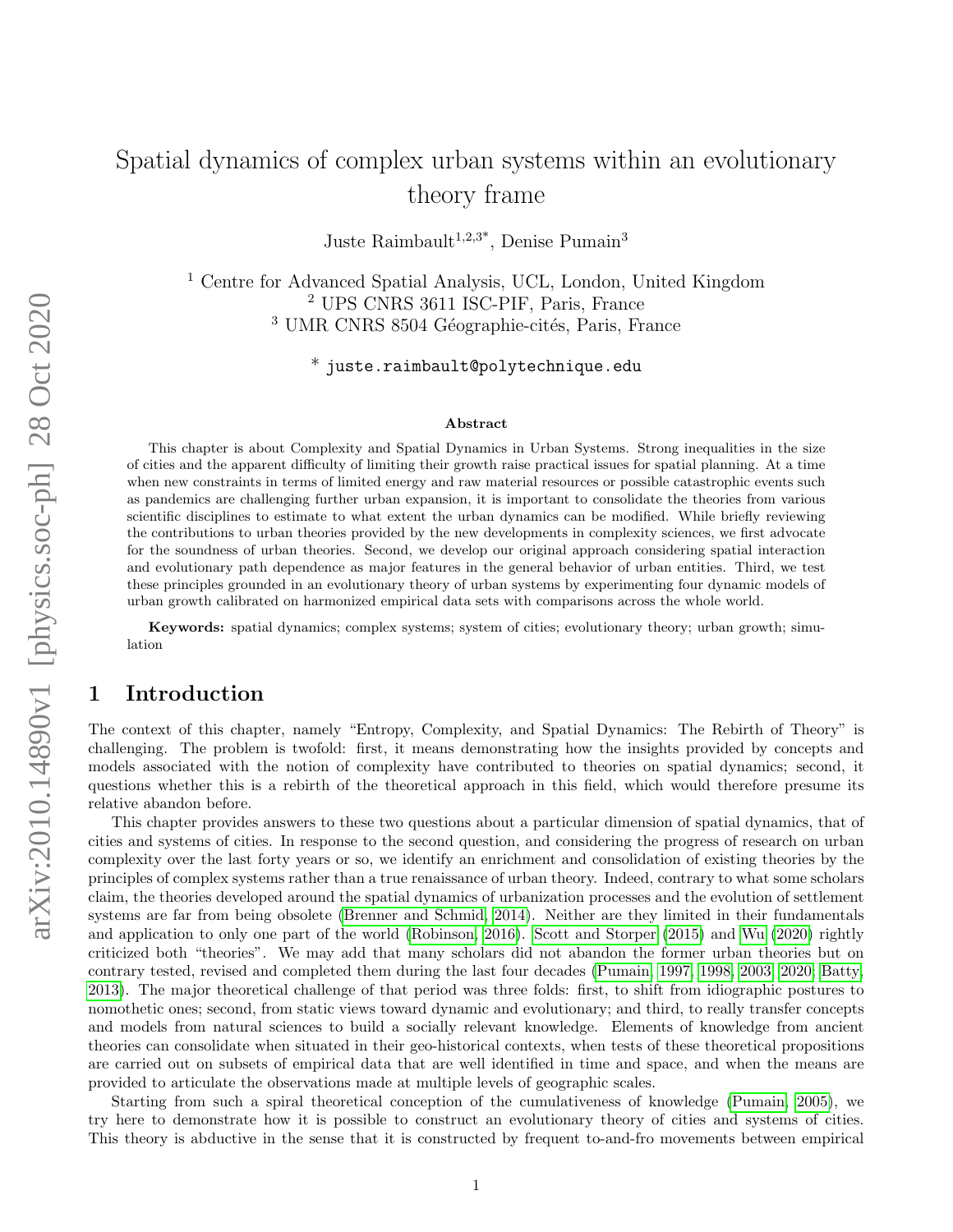observations, logical propositions and mathematical and computer models. This theory is not entirely new as it integrates elements of knowledge already well identified by specialists in urban issues, such as geographers, economists, historians and archaeologists, sociologists, town planners and architects. Its originality stems from progress in international comparisons made through using new harmonized databases, methods for validating the results of computer simulation models, and putting these results into the perspective of complex systems theories.

This chapter brings a step forward in the long process of building and testing an evolutionary theory of systems of cities. This theory is based on empirical observations and tested with dynamic models that are designed for simulating urban development at various spatial and temporal scales. We summarize here the methodology and results already obtained in the GeoDiverCity project [\(Pumain et al., 2015;](#page-14-5) [Cura et al., 2017;](#page-13-0) [Pumain and Reuillon,](#page-14-6) [2017\)](#page-14-6), including USA, Europe and BRICS countries, and the work of [Raimbault et al.](#page-14-7) [\(2020a\)](#page-14-7) completing them with new datasets at world scale and other types of models. These models are designed for explaining urban growth and city size distributions with an increasing deepening in the complexity of the implemented processes [Cottineau](#page-12-2) [et al.](#page-12-2) [\(2015a\)](#page-12-2). They are all conceived for exploring the correspondences between urban trajectories observed at the meso-level of individual cities and the structuring of systems of cities at macro geographical scale. The validity and representativeness of these four models of complex urban systems are tested and their variations across regions of the world within different spatial frames are studied [\(Raimbault, 2018,](#page-14-8) [2020b\)](#page-14-9). This work is made possible by using different data sources, namely the GeoDivercity database and a new data source that for the first time compares the evolution of cities globally over a period between 1970 and 2015, the GHSL database. Eric [Denis](#page-13-1) [\(2020\)](#page-13-1) already explored the source statistically for comparing urban sprawl trends in the countries of the world. [Raimbault et al.](#page-14-7) [\(2020a\)](#page-14-7) calibrate four different models of urban growth on both sets of data, across different regions of the world, and analyze their results and assess for each their possible contribution to the theory of urban complex systems. We recall here the structure of these models, in relation to the question of how to build integrated urban theories.

The rest of this chapter is organized as follows: we first develop the importance of constructing urban theories and how they relate to models; we then develop the details of urban dynamics models introduced in the context of the evolutionary urban theory; we finally discuss important open problems crucial in the development of such theories.

## 2 For a theoretical rearming in urban science

To clarify our position vis-à-vis urban theories, we propose a first discussion of the diversity of possible meanings attributed to this word among the disciplines that have been interested in explaining the evolution of cities. This discussion is based on a few recent publications, without claiming to be exhaustive within the limits of this chapter. The main question we address is to understand how the disciplines most formerly interested in the scientific object "city" have been able to revise or complete their theoretical statements using the contributions proposed by the natural sciences, which have been advancing interesting concepts and models for thinking about and studying complex systems for some forty years. To begin with, we can start with the definition of complexity as proposed by Aura [Reggiani and Nijkamp](#page-15-3) [\(2009\)](#page-15-3) for whom "the term "complexity" embeds both the assemblage of different units in a system and their intertwined dynamics. In other words, the term "complexity" is strictly related to the concept of networks". In this definition we would emphasize the physical and societal interactions that are creating and using these networks with a consequence of making the evolution of "different units" strongly interdependent on each other. That leads to a specific deepening in the concept of co-evolution for cities belonging to systems of cities [\(Paulus, 2004;](#page-14-10) [Raimbault, 2020f\)](#page-14-11).

Two repeated observations prompted the development of a theory of the evolution of systems of cities. The first, empirical, is the long persistence of urban networks in large integrated territories, which retain, over time, the same spatial configurations of the relative size of cities. This is visible for example on maps representing the population of cities in proportional circles more than a century apart, in Europe, in India, or even in the United States since 1950. The second results of applying to the evolution of these urban population distribution a simple stochastic statistical model formalized by the French statistician Gibrat since 1931. This model states that the growth of urban populations is proportional to the initial size of cities during each short time interval, with fluctuations such as growth rates (amount reported to the population) are statistically independent from the size of the cities and from one time interval to the next. The interest of this model of spatially distributed urban growth in integrated systems of cities is to predict that the result of such a growth process is always a lognormal distribution. Thus, the model provides a first statistical explanation to the "mystery" of the Zipf's law still recently mentioned by the economist Paul [Krugman](#page-13-2) [\(1996\)](#page-13-2). A huge literature is dedicated to Zipf's law and Pareto distributions that are observed in many natural and social systems, to the extent that these "universal" laws, together with fractal spatial patterns, have been sometimes considered as the "signature" of complexity in different systems. The underlying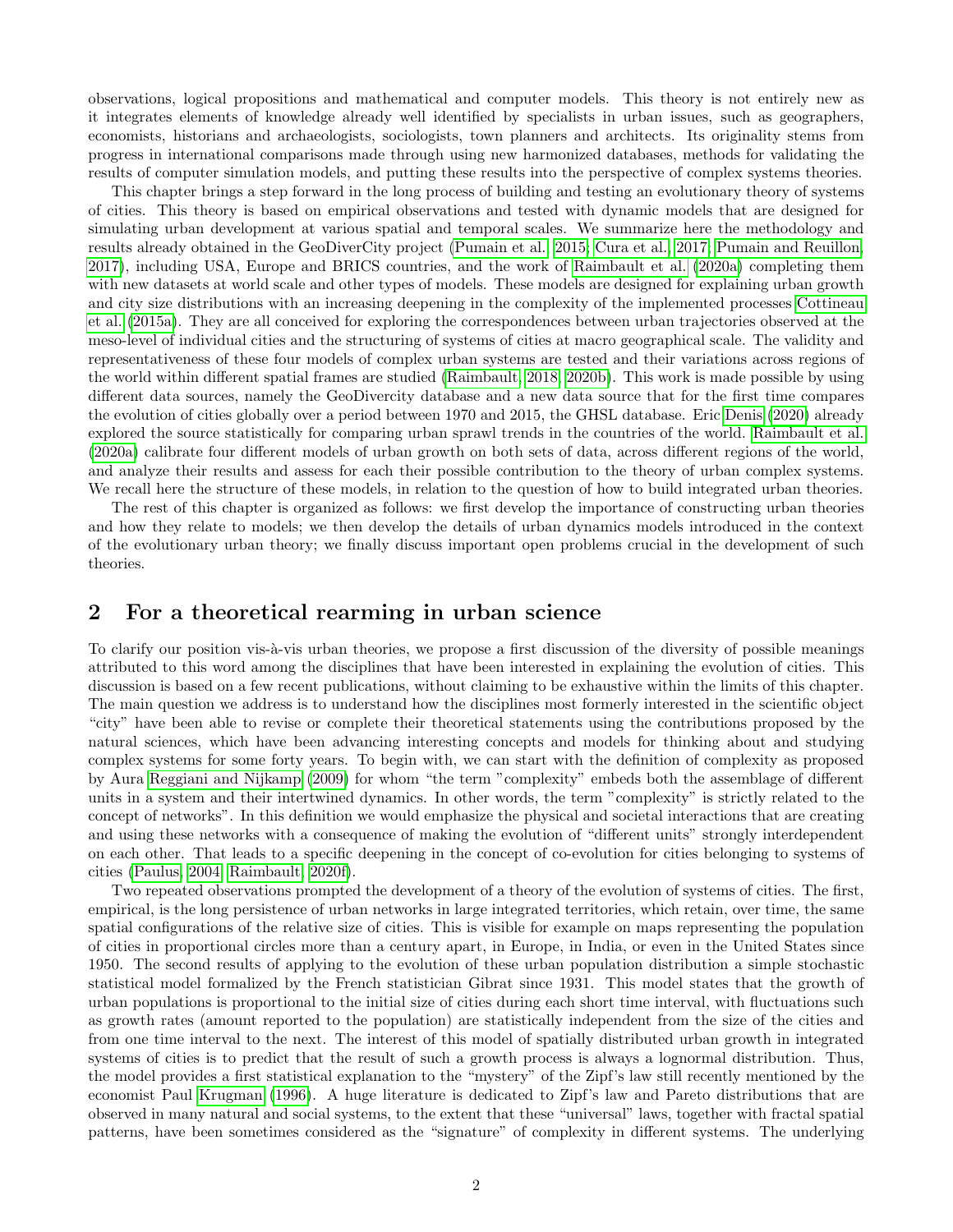regularities in the urban spatial dynamics that these models capture have attracted many scientists from various disciplines to propose different theories of urban complexity.

#### 2.1 Which acceptation of "theory" for complex urban systems?

A preprint posted on the Internet in January 2020 [\(Lobo et al., 2020\)](#page-13-3) deserves particular attention at first sight for three reasons. First, it announces an "integrated theory". Second, it covers the full historical period "from the first cities to sustainable metropolises". Third, 35 names of prominent scholars signed it, which is rather rare among papers dealing with objects of social sciences.

On which propositions do they come all in agreement? A first one is about the necessary multidisciplinary character of "urban science", which we fully agree with as well. A second proposal is about acknowledging the fact that cities are the product of a long but relatively recent and socially driven historical evolution, which should lead to the conclusion that urban theories are part of social sciences dealing with historical objects. However, the paper acknowledges, "a basic tension in current urban science between approaches from the social sciences and those from the natural sciences" (p.3). The authors conclude nevertheless: "the time is ripe for a targeted integration of the social and physical sciences of cities and urbanism" (p.4).

The author's argumentation about this point becomes ambiguous and even contradictory. When they enunciate what the urban theory should be, they suggest Darwinian biology as a model of science to imitate in focusing on processes rather than forms, which we can agree. But they add: "A theoretically grounded science of cities should capture fundamental processes that lie at the core of all human spatial agglomerations, whether these are past or present, agrarian or industrial, in developed economies or developing countries" (p. 11). They clearly tend to think of universal "fundamental principles" that would appear as the core of urban science, while the categories that were elaborated and coined by history or other disciplines of social sciences would be considered as part of a "context". Should we not require that a "historically grounded" urban science would have processes from societal theories as "fundamental principles"? In other words, the processes leading to the elaboration of concepts such as "agrarian" or "industrial" society or "developing country" may receive at least the same level of attention that the one of "agglomeration" if we want to understand urban evolution and properly integrate the disciplinary points of view.

That is why we are not sure that the "scaling analytic framework" is indeed the first thing to mention of what we have learned from "urban science injected into the study of cities and urbanization" – even if that may appear paradoxical speaking from a geographer's point of view, always caring about scale! We can nevertheless subscribe to most of the authors's 13 propositions enabling them to converge toward "unified perspectives" –although a few would deserve more discussion. As the authors, we are convinced that there is a need for urban theory and that is it necessarily grounded in history, properly tested with abundant and diverse data compared in space and time. Of course, we agree to consider cities as places of high density, frequent social interaction and mixed activities, knowing that their size is both a cause and consequence of their creativity, acknowledging the universal character of urban hierarchies and the specific role of innovations in their development. However, we could question the list of nine propositions that the authors consider as new insights provided by the new "urban science". The list of 23 questions to solve in future research is not so new either. We acknowledge that the sciences of complex systems that developed during the second half of 20th century can be granted for having challenged social sciences toward more interest in mathematical and computational formalisms and having provided a series of formalized tools and models and a common vocabulary that established a bridge between researchers in mathematics and physics and social sciences. Nevertheless, the urban theory cannot be reduced to its quantifiable dimensions only.

We may wonder if any "integrated theory" is yet imaginable because at a given moment in science, and in social sciences especially, there are a plurality of theories. Social sciences may deserve a specific definition of complexity that would depend on the number of different disciplines that are required for providing a satisfying explanation or interpretation of a particular object, by borrowing concepts and models from these disciplines, each having investigated a category of complex processes, to make the object intelligible at a particular granularity level of description. Thus it is likely that while we pretend currently to build an evolutionary theory of urban systems, through integrating as much as possible from accumulated empirical knowledge in geographical, archeological and historical tradition, using statistical and simulation models from the new "urban science", other fields are not yet satisfied with a theory of urban hierarchy, such as [Krugman](#page-13-2) [\(1996\)](#page-13-2) for whom it remains a "mystery" that cannot be properly derived from the principles of economic theory only.

#### 2.2 Minimum requirement for a theory of urban complex systems

When adopting a nomothetic attitude in urban research, we adopt a series of epistemological concepts and practices that are common with other sciences. The starting point is to work with *empirical data that are properly defined*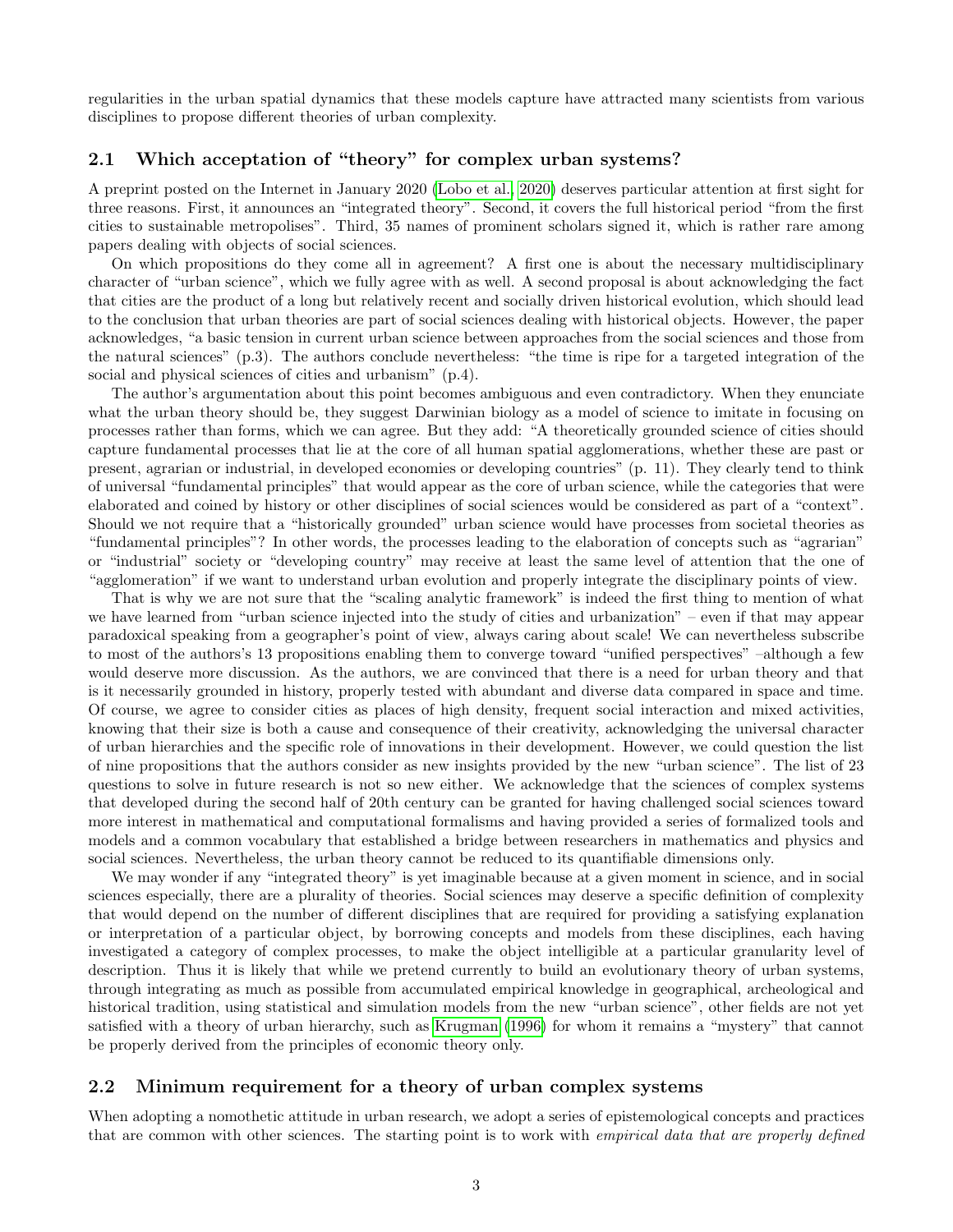before being properly measured. Taking care for meaningful definitions of cities is not a trivial exercise, because it supposes to enter and to understand the criteria that societies chose for establishing a distinction between rural and urban settlements [\(Rozenblat, 2020\)](#page-15-4). It is obvious for any social scientist that such a distinction has a political origin, even if many state governments in the last two centuries decided to objectivize as much as possible their definition through elaborating statistics. For centuries being "urban" was part of a social status, an attribute conveyed to people rather than to places. Most social scientists are uneasy with attempts at qualifying the urban areas delineated from satellite images of built-up areas or street networks as "natural cities" [\(Jiang et al., 2015\)](#page-13-4). Of course, cities belong to "nature" in using material resources and energy and hosting humans. They may even become greener if they succeed in managing the next ecological transition... However, social organizations are driving cities' generative processes, rather than natural features. There are traces of the history of cities as political constructions in the social representations opposing peasants and urban citizens, with sometimes practical and economic consequences on their way of life, if you think for instance of the former Chinese hukou system [\(Wu,](#page-15-2) [2020\)](#page-15-2). There are traces as well in the decisions of naming "urban" different places such as India distinguishing "Statutory towns" and "Census towns" [\(Swerts et al., 2018\)](#page-15-5). Some countries periodically delineate the perimeters of urban areas to follow the spatial expansion of their cities, such as Germany or Russia, whereas others do not.

This did not prevent too many experimented and incidentally prominent scholars to capture "urban data" without any care about their quality, selection, claiming and striking results after crunching them with sophisticated statistical or mathematical models. Such an attitude is detrimental, for instance regarding the endless controversies about the models of city sizes distribution, for building a sound science that accumulates knowledge with reproducible means [\(Pumain et al., 2012\)](#page-14-12). The resulting cacophony is sometimes disentangled in courageous articles, such as for instance [\(Cottineau, 2017,](#page-12-3) [2020\)](#page-12-4) in a meta-review of hundreds of references, but certainly represents a waste of time and efforts that could be avoided. A recent paper seemed promising in announcing the observation of worldwide trends in urbanization from 1950 to 2030 using some 1857 cities larger than 300 000 inhabitants from 155 countries [\(Egidi et al., 2020\)](#page-13-5). The paper offers surprising results such as a systematic "inverse relationship" between urban growth and city size in all regions "up to the late 1990s". At first sight, this could result from mixing countries with opposite urban growth trends, but the authors observe it as well in homogenous sub regions. However, after questioning the authors who kindly accepted to precise the origin of their data, it seems that the selected cities were delineated over time in a way not measuring the spatial expansion of the urban area. This could explain why the results seem in contradiction with those obtained from large parts of the world during the same period with harmonized urban databases [\(Cura et al., 2017\)](#page-13-0). It also reminds about the necessity of starting with a sound conceptual definition of cities for measuring their attributes and controlling the possible effects of the data selection on the results. The urban definition may vary but should be in accordance with concepts and theory, i.e. with the research question and the selection of attributes that are measured for answering them [\(Rozenblat, 2020\)](#page-15-4).

To specify the fundamentals of our theory we retain a conceptual framework that relies on the long history of social sciences investigating cities and interpreting them [\(Pumain and Robic, 1996\)](#page-14-13). Thus even if we can integrate insights from complex systems science such as fractals and scaling laws, we do not agree that all fundamentals should stem from "physics for society" [\(Caldarelli et al., 2018\)](#page-12-5). While maintaining a strong attention to the spatial dimension, our concern with space is neither static nor geometric. It is geographical, and geo-historical. Space is crucial in the definition of cities and systems of cities, it is a social space whose properties are revised and updated with the changing technologies, and it is as well made of transformed natural space in the process of using earth resources and developing political territories. The dimensionality of cities is constrained by the accessible space for face-to-face daily activities, whereas transportation networks enabling less frequent encounters may generate and sustain interdependencies at much longer distances leading to identify systems of cities. At each observation level, those of individuals (persons or institutions), cities and systems of cities, new attributes and new concepts do correspond to emergent phenomena in complex systems that are produced from multiple interactions.

Although the recent development of networks and the accelerating circulation of information seem to blur the three-level conceptual definition of these geographical objects, we believe that this representation remains useful and relevant for guiding urban research and applications. An interesting contribution by C. [Roth](#page-15-6) [\(2006\)](#page-15-6) discusses the emergentist view compared to the reductionist and suggests that different modes of access and not only bottomup interactions could be part of the generative processes of the features constituting one level – which is the view point from statistical mechanics in envisaging self-organizing systems. This rejoins our theory for which urban interactions shaping cities and systems of cities are mostly but not exclusively conceived as emanating from one low level toward the higher level, in societal processes that take a long time, often longer than a human life. Over decades and sometimes centuries, most frequent interactions among urban stakeholders at micro level shape the emerging properties of a city at meso-geographical level, and inter-urban interactions generate the hierarchical organization and the functional differentiation of cities within the system of cities at macro-level. However, for instance, a location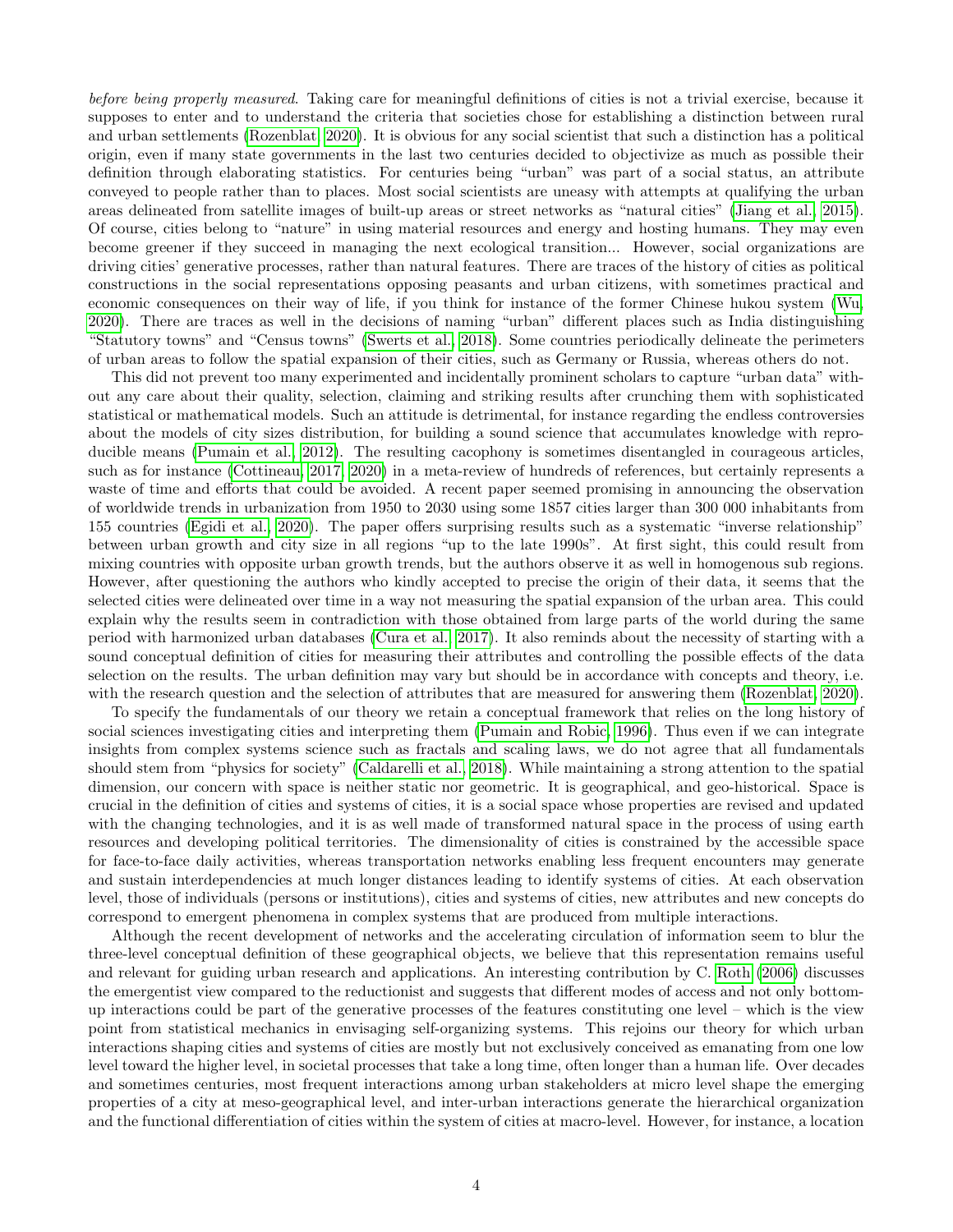decision taken by an individual firm (at micro-level) can operate a definite change in the relative specialization of a particular city within the system of cities (at macro level), as well as many policy regulations decided at macro-level may directly change the situation of an individual firm or citizen at micro-level inside a city.

Sociologists such as Michel [Grossetti](#page-13-6) [\(2020\)](#page-13-6) discuss the ontology of entities that scholars identify in social sciences. A science of cities is possible because cities are remarkably persistent entities, among all societal institutions entities of the meso level, in an intermediary position between individual agents and the territories that embed them. Through their interactions however, they build at a much higher level, comparable to the one of civilizations, spatial organizations that we name systems of cities and maintain their "emerging" properties over much longer durations. The rhythm of relative societal change within cities is much slower than the changes in human life and change in systems of cities is much slower than change in individual cities. Our theory of cities as complex social systems embedded within systems of cities and territories is *evolutionary*. However, the historical evolution is different from biological, of course because its processes are social, meaning they are guided with human intentions (even if that causality is not always directly effective) and they proceed much more rapidly than changes in biology.

While trying to identify major processes guiding the evolution of cities within system of cities, we stressed the role of information and innovation [\(Lane et al., 2009\)](#page-13-7). Innovation when defined as a socially accepted invention may represent a form of social organization or a belief or a practice as well as a technological device or a new service. We shall develop further in the models presented below how innovation and its more or less always hierarchical diffusion among cities within systems of cities appears as a major dynamic process for explaining the expansion of urbanization and the persistency of cities' relative situation in urban systems.

#### 2.3 Defining integrated theories

An issue worth mentioning before developing further the relation between theories and models is the definition of a theory itself, and furthermore of an "integrated theory". [\(Lobo et al., 2020\)](#page-13-3) use this term several times without detailing its exact meaning - to what extent ambiguity can be harmful in this aspect? The nature, structure and function of scientific theories has always been one core subject in philosophy of science. According to [Winther](#page-15-7) [\(2016\)](#page-15-7), three main views are currently accepted for the structure of scientific theories: (i) the syntactic view which sees theories as mathematical logical constructions; (ii) the semantic view, which considers a set-theoretic approach and understands theories as set of models, the theory being itself a model; and (iii) the pragmatic view, which includes more complex ways of knowledge production and components, including informal or implicit knowledge such as analogies, but also taking into account how knowledge is socially produced and organized. Following [Suppe](#page-15-8) [\(2000\)](#page-15-8), the semantic view was proposed to overcome limitations of the syntactic view (such as the fact that theories are not axiomatic systems). It was suggested by [\(Halvorson, 2012\)](#page-13-8) that the semantic view is also limited to be able to grasp the complexity of scientific knowledge production. One stream of ideas within the pragmatic view is the pragmatic view of models, focusing on the diversity and functions of models. In that context, the epistemological positioning of scientific perspectivism [\(Giere, 2010\)](#page-13-9) advocates for a plurality of scientific perspectives, of which models are media. According to [\(Callebaut, 2012\)](#page-12-6), this approach is highly relevant to deal with complex and multiscalar problems. In the context of urban theories, [\(Pumain and Raimbault, 2020\)](#page-14-14) showed a plurality of theories and models in practice. We therefore suggest that a pragmatic view of theory is the most relevant to build integrated theories, which will have to couple multiple heterogeneous components. This aspect also comes into play when considering tools or methods used to support the theory. Although it is not clearly stated, it seemed implied by [\(Lobo et al., 2020\)](#page-13-3) that an integrated theory will have to be "rigorous" and formulated mainly with mathematics. While theories in physics almost necessarily include mathematical formalism and derivations, this is not the case in social science, and knowledge can be communicated and formalised through other ways, as recalled by [Banos](#page-12-7) [\(2013\)](#page-12-7) as one of the crucial principles for modeling and simulation in social science.

Finally, the meaning of "integrated" is a rather open question. There are many terms to distinguish between different degrees of interaction between disciplines, from multidisciplinarity (combining approaches from different disciplines) to actual interdisciplinarity which implies that new knowledge is created beyond the disciplines [\(Huu](#page-13-10)[toniemi et al., 2010\)](#page-13-10). There is also no clear definition of model coupling in the literature, nor of theory coupling. Model coupling can range from a "loose coupling" where outputs of one model are used as inputs of another [\(Clarke](#page-12-8) [and Gaydos, 1998\)](#page-12-8), to stronger couplings where both model dynamics influence each other in time or even where additional coupling mechanisms are constructed and implemented, leading to new hybrid models [\(Mustafa et al.,](#page-13-11) [2017\)](#page-13-11). Furthermore, there may exist different types of integration: in the roadmap for the study of complex systems, [\(Chavalarias et al., 2009\)](#page-12-9) propose a two-dimensional reading of integration, through the construction of integrated disciplines spanning across one field at multiple scales (vertical integration), and the investigation of transversal fundamental questions that are pervasive to different types of complex systems (horizontal integration).

We postulate here that "integration" refers to such strength of model and theory coupling, but the question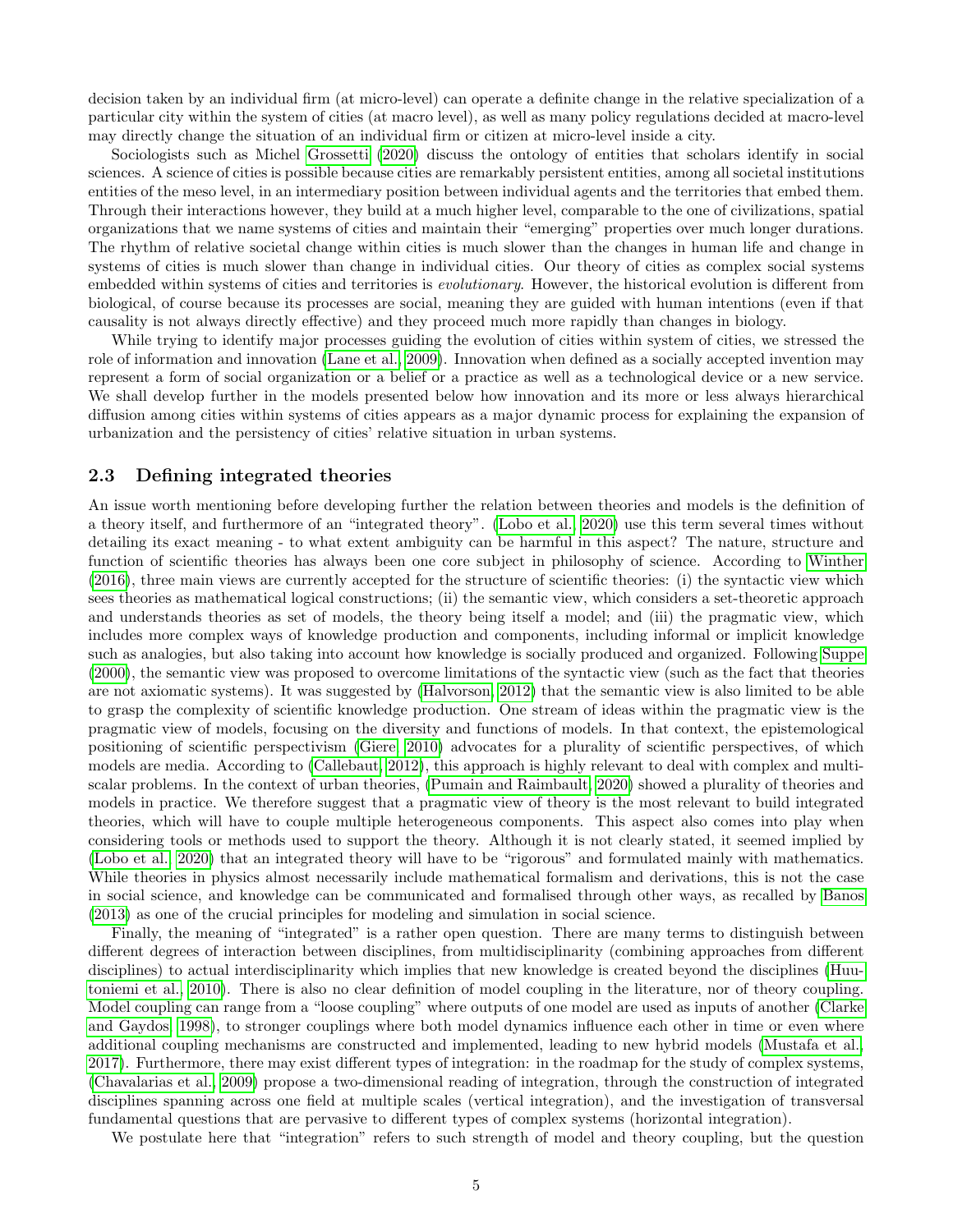of its proper definition and quantification remains open. We will in the following build on possible interactions between models and theories, leading to the position that coupling models is a possible way to build integrated theories.

#### 2.4 How to make models and theory dialogue?

If the theory is constructed from empirical observations, prioritized and simplified into stylized facts, the design of the model should enable to reproduce these stylized facts. Dynamic models start from an initial observed situation that is described in a simplified way by state variables (such as the population of cities, their income level or their employment structure). These models reconstruct the evolution of these quantities on the basis of mechanisms (rules and parameters), which represent the interactions (i.e. social processes) that are supposed to explain the transformations of the state variables over time [\(Pumain and Sanders, 2013\)](#page-14-15).

For a model to be an interesting tool for testing a theory, a correspondence must be established between the way it is implemented in the model and the expected result of the simulation. Selecting the stylized facts to be reconstructed and the granularity of their description is a crucial choice for the success of the exercise. For example, it is rather pointless to give the model the sole objective of correctly simulating a distribution of city sizes, in the form of a lognormal or Pareto law. This form of distribution (described as an 'over-identified model' by B. [Robson](#page-15-9) [\(1973\)](#page-15-9)) can indeed emerge from a whole series of mathematical or computer mechanisms, some of which have little to do with the functioning of a system of cities. Without aiming for absolute realism but in order to get closer to it and make better use of modelling, it is necessary, for example, to go one-step further and ensure that the growth process produced by the model corresponds in detail to what is summarized in [Gibrat](#page-13-12) [\(1931\)](#page-13-12)'s statistical model [\(Modica et al., 2017\)](#page-13-13).

All models described below include the well-established fact that the urban hierarchy receives a relevant statistical explanation from Gibrat's model of urban growth. However, this random mathematical model has at its core a hypothesis that makes it little credible to found a theory of cities, since it assumes that all cities (elements of the statistical distribution) are independent of each other, as well as the random events that lead to their growth. Such a hypothesis enters in conflict with the definition, the functioning of cities and the processes of their emergence and their evolution, which organizes them into systems of co-evolution, counteracting these simplifying assumptions a priori. In fact, the slight deviations noted in relation to the hypotheses of the model have led to the completion of other hypotheses that adapt this simple model, powerful but too general, to different historical and geographical contexts.

In the Simpop family of models, the reconstruction of cities' trajectories is based on their interactions using the multi-agents systems as computing technique for simulation. This technique was chosen because, when compared to mathematical systems of differential equations, they enable more flexible representation of the variety of spatial interactions that characterize inter-urban trade according to the functional specialization of cities. In brief, the socalled "central functions" providing services to the population interact with their market according to gravitational principles, while manufacturing and touristic cities select sometimes distant but specific places to interact with, and administrative functions deal in a systematic way with all other cities in their circumscription. More detailed precisions can be injected in the simulation, as for instance the political selection of some urban places for developing industries of national interest during the socialist regime in the former Soviet Union [\(Cottineau, 2014\)](#page-12-10).

So, logically the theory is as much as possible embedded in the model, but how can the model contribute to the building of the theory? Of course, the usual recursive processes during model building may ensure that the major theoretical principles are correctly framed in the implemented model. Nevertheless, until recently there was too little confidence in the results obtained from simulation models when using multi-agents modelling techniques [\(Rey-](#page-15-10)[Coyrehourcq, 2015\)](#page-15-10). The validation procedures were considered as not sufficiently reliable for guaranteeing that the estimated parameters were the only values capable of generating the required features of the system's evolution and that all the included rules were necessary to produce the simulated result. A real scientific breakthrough for SSH occurred when the combined use of genetic algorithms and distributed computing enabled to shift from the usual few hundred simulations of the same model toward several hundred millions [\(Schmitt et al., 2015\)](#page-15-11). This experiment not only provides an almost full exploration of the parameter space but also ensures that all parameters leading to the expected result are both sufficient and necessary [\(Reuillon et al., 2015;](#page-15-12) [Raimbault and Pumain, 2019\)](#page-15-13). Although large-scale computing has always been anchored within quantitative geography practices [\(Rey-Coyrehourcq et al.,](#page-15-14) [2019\)](#page-15-14), these results were particularly novel in the way models, methods and theory were intertwined.

This process of an iterative construction of theories and models corresponds to the latest developments of an "abductive" epistemology, which succeeded historically to deductive approaches in classical geography and purely inductive approaches [\(Varenne, 2018\)](#page-15-15). In that context, the relation between theories and models can be understood through the lens of knowledge domains [\(Raimbault, 2017\)](#page-14-16): scientific knowledge production is achieved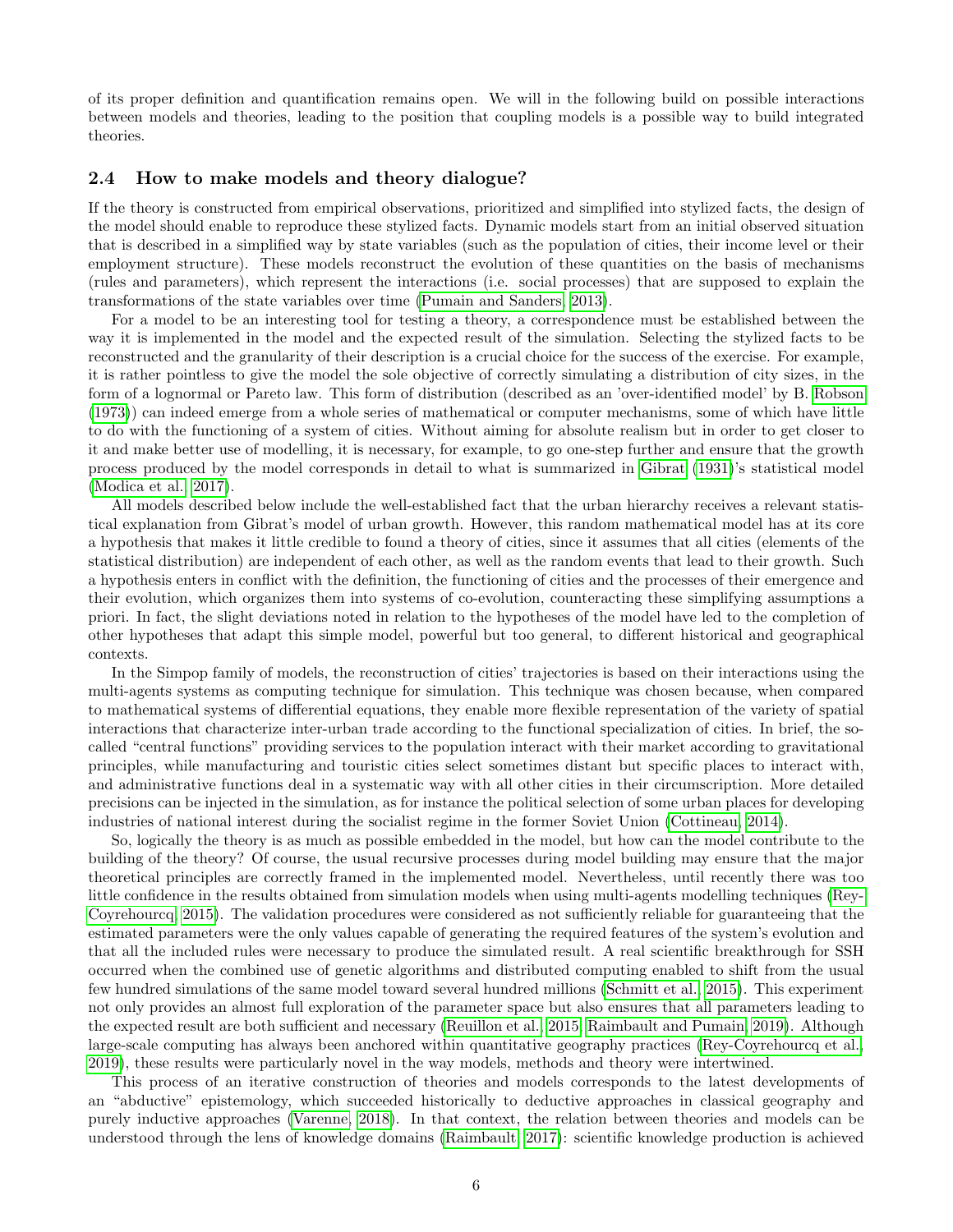through perspectives which rely fundamentally on the model as their main medium, but are also composed of other types of knowledge: theoretical (defined in this case in the pragmatic way), empirical (facts derived from data), data itself, methods, and tools implementing methods. This typology may not be exhausted but already captures the strong interaction between different components of knowledge, and how the progressive iteration between their contents, including models and theories, is central. We see here that a third dimension of integration could be proposed, as the integration between knowledge domains, accounting for how strong are the dependencies between models and theories for example. [\(Raimbault, 2020e\)](#page-14-17) has proposed a similar view as the core of an "applied perspectivism", an epistemological stance aimed at expliciting disciplinary positions through reflexivity and enhancing interdisciplinarity. In that context, a way forward to couple theories and build integrated theories would be through the coupling of models themselves. In that context, model validation methods are key, and these can be concretely diffused into diverse disciplines with interdisciplinary and reflexive knowledge dissemination practices [\(Leclaire et al., 2019\)](#page-13-14). The approach of applied perspectivism is based on a strong interaction between models and theories, and as we put it above, on the use of new model exploration and validation methods.

## 3 Simulation models for systems of cities

Following what we just developed, simulation models and their systematic exploration seem to be a powerful way to (re-)build urban theories. We propose now to detail the structure of a few simulation models for systems of cities, which were all introduced within the frame of the evolutionary urban theory. We describe in particular the processes taken into account by each model, and what the corresponding exploration results may imply for the theory.

The different models we describe below were benchmarked and applied to several systems of cities worldwide by [\(Raimbault et al., 2020a\)](#page-14-7). They rely on the same fundamental assumptions and share a common basic structure and formulation: (i) agents are cities, characterized a main state variable which is population; (ii) building on the Gibrat model, these add to endogenous growth additional processes which account for space and spatial interactions; (iii) they simulate not stochastic distributions of city sizes, but their average in time, and are thus specified on these averages only. The interaction between cities, which could be included in the covariance structure for a fully stochastic model, is in that case captured by the spatial interaction terms.

#### 3.1 A model developing urban hierarchy with transportation network

One dimension of urban systems which is expected to significantly influence system trajectories is physical infrastructure, and more particularly transportation infrastructure [\(Dupuy, 1987\)](#page-13-15). This aspect is included in a model of spatial interaction taking into account physical transportation networks, studied by [\(Raimbault, 2020b\)](#page-14-9). It was extended into a co- evolution model between cities and abstract transportation networks by [\(Raimbault, 2020d\)](#page-14-18), and refined into a co-evolution model taking into account an explicit spatial structure of the network by [\(Raimbault,](#page-14-19) [2020a\)](#page-14-19). The population of cities  $P_i$  are updated at each time t following

$$
P_i(t + \Delta t) = P_i(t) \cdot \left[ 1 + \Delta t \cdot \left( r_0 + \hat{w_G} \cdot \sum_{i \neq j} \left( \frac{P_i(t)P_j(t)}{P(t)^2} \right)^{\gamma_G} \cdot \exp\left( -\frac{d_{ij}}{d_G} \right) \right) \right]
$$
(1)

with  $\Delta t$  time step,  $r_0$  fixed endogenous growth rate,  $\hat{w}_G$  relative share of spatial interactions (the parameter is in practice renormalized by the average of interaction potentials),  $P(t)$  total population,  $\gamma_G$  hierarchy of spatial interactions,  $d_G$  range of spatial interactions, and  $d_{ij}$  geographical or network distance (yielding two different versions of the model). The initial model of (Raimbault, 2018b) includes an additional term accounting for centrality effects in the network, with feedback processes of flows going through a city on its population growth rate. This model is completed by a network evolution module to give the co-evolution model: network link effective speeds are updated at each time by

$$
d_l(t + \Delta t) = d_l(t) \cdot \left[ 1 + \Delta t \cdot g_M \left( \frac{1 - \left( \frac{\varphi_l}{\varphi_0} \right)^{\gamma_N}}{1 + \left( \frac{\varphi_l}{\varphi_0} \right)^{\gamma_N}} \right) \right]
$$
(2)

where  $d_l(t)$  is the length of link l,  $g_M$  a maximal speed increase parameter,  $\varphi_l$  the flow within the link,  $\varphi_0$  the threshold parameter (above which link speed increase) determined in practice through a quantile parameter  $\varphi_0^{(q)}$ ,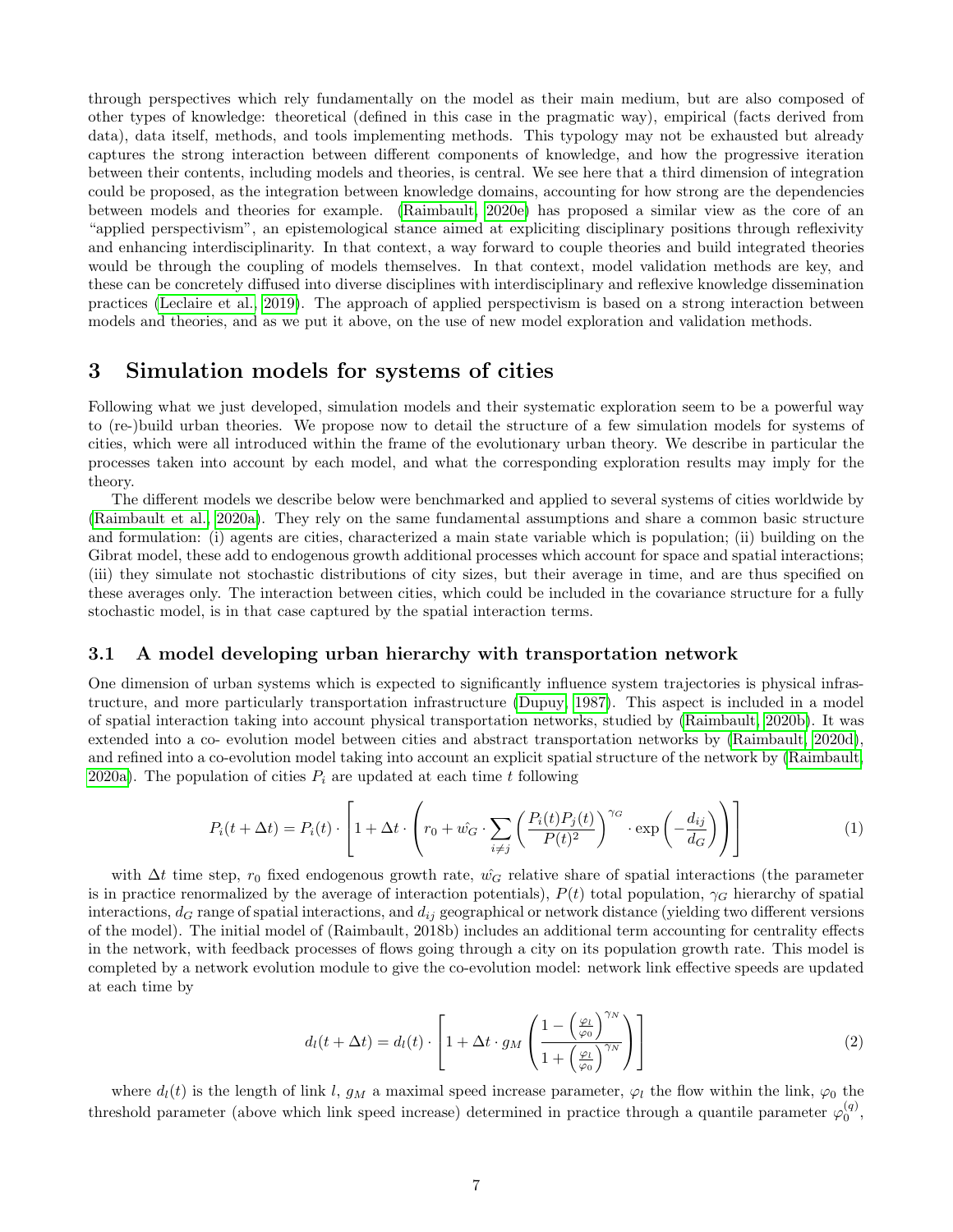and  $\gamma_N$  the hierarchy of the process. Flows within a physical network can be determined by any network assignment algorithm, given the spatial interaction flows obtained at the previous step.

The complete model workflow is synthesized in Fig. [1.](#page-8-0) This summarizes the superposition of the different processes linked to cities and the transportation network. The exploration and application of this model can bring new insights for theory building, including for example: (i) do network-mediated spatial interactions explain well urban trajectories? - it was shown by [\(Raimbault, 2020b\)](#page-14-9) that in terms of fitting error for the French system of cities, the feedback of network flows actually improved model performance, implying that these network processes are good candidates as explanatory variables for urban dynamics; (ii) can co- evolution in the statistical and population sense be effectively reproduced between cities and transportation infrastructures? - [\(Raimbault, 2020d\)](#page-14-18) exhibits a large variety of co-evolution regimes produced by the model; (iii) what are the common dynamics of urban and network hierarchies? - [\(Raimbault, 2020a\)](#page-14-19) investigated this question and showed much richer dynamics than a simple selfreinforcement. These results suggest that next theoretical developments should not neglect infrastructure networks, the role of co-evolution, and to rethink concepts of hierarchy in systems of cities.

#### 3.2 A model explaining urban growth with economic and environmental processes

Economic processes are the subject of large parts of the literature studying urban dynamics, for example in urban economics, economic geography, or regional science, but not only. The MARIUS model family developed by [\(Cot](#page-12-10)[tineau, 2014\)](#page-12-10) is based on economic exchanges between cities, within the frame of the evolutionary urban theory. Following [\(Cottineau et al., 2015b\)](#page-13-16), the model family is composed of a baseline model capturing spatial interactions (the Gibrat mechanism is not included in this model which can however been seen as having the same basis as other models presented here, where the endogenous growth mechanism has been deactivated), and incremental mechanisms which are a growth bonus for cities with more interactions, a fixed cost of transactions, geographical effects such as the local presence of resources and policies with a territorial impact, and the possibility to modulate urbanisation speed with external temporal constraints. We describe here only the baseline model, reformulated by replacing the power spatial interaction function with an exponential, for the sake of simplicity. Given population of cities at the initial step  $P_i(0)$ , an abstract wealth state variables is constructing following a scaling law by taking  $W_i(0) = P_i^{\alpha w}$ , where  $\alpha_W$  is a model parameter. At each time step, supply and demand functions are computed as scaling laws of the current population for each city, potential flows are computed with spatial interactions, balance of exchanges and wealths are updated accordingly. This gives the following non-linear spatial interaction model to update city wealth:

$$
W_i(t + \Delta t) = W_i(t) + w_0 \cdot \sum_j \exp\left(-\frac{d_{ij}}{d_G}\right) \cdot \left(\min\left[\frac{P_i^{\alpha_S} P_j^{\alpha_D}}{\sum_k P_k^{\alpha_S} \exp(-d_{ij}/d_G)}; \frac{P_i^{\alpha_D} P_j^{\alpha_S}}{\sum_k P_k^{\alpha_D} \exp(-d_{ij}/d_G)}\right] - \min\left[\frac{P_i^{\alpha_D} P_j^{\alpha_S}}{\sum_k P_k^{\alpha_S} \exp(-d_{ij}/d_G)}; \frac{P_i^{\alpha_S} P_j^{\alpha_D}}{\sum_k P_k^{\alpha_D} \exp(-d_{ij}/d_G)}\right]\right) \tag{3}
$$

where  $w_0$  is a normalization parameter,  $d_G$  the spatial interaction range,  $\alpha_S$  the supply scaling parameter, and  $\alpha_D$  the demand supply scaling parameter. The population increment is then computed as a function of the scaled wealth increment, as

$$
P_i(t + \Delta t) = P_i(t) + \frac{1}{w_0} \left( W_i(t + \Delta t)^{\alpha_P} - W_i(t)^{\alpha_P} \right)
$$
\n<sup>(4)</sup>

where  $\alpha_P$  is the population scaling parameter. More detailed model explanation, exploration, and application to the Former Soviet Union can be found in [\(Cottineau, 2014;](#page-12-10) [Cottineau et al., 2015a,](#page-12-2)[b\)](#page-13-16).

Some insights for theory from this model family are for example detailed by [\(Cottineau et al., 2015b\)](#page-13-16): (i) which mechanisms among the different economic processes included are better at explaining urban trajectories, when taking into account parsimony, i.e. considering only models with the baseline and one other mechanism? different optimal model structure were found depending on the calibration structure, suggesting a strong break in stationarity due to the fall the Soviet Union; applying a similar approach to other systems of cities remains difficult as the model was tailored to that case, but would bring significant insight into the question of non-stationarity of urban trajectories; (ii) when considering all processes, which are the most important to explain city trajectories? a surrogate statistical model applied on values of the calibration error as a function of parameters, for an optimal model population composed of a fixed number of individual for each model instance, gives the relative contribution of each mechanism to the fit improvement; (iii) what are the properties of cities on which the model does not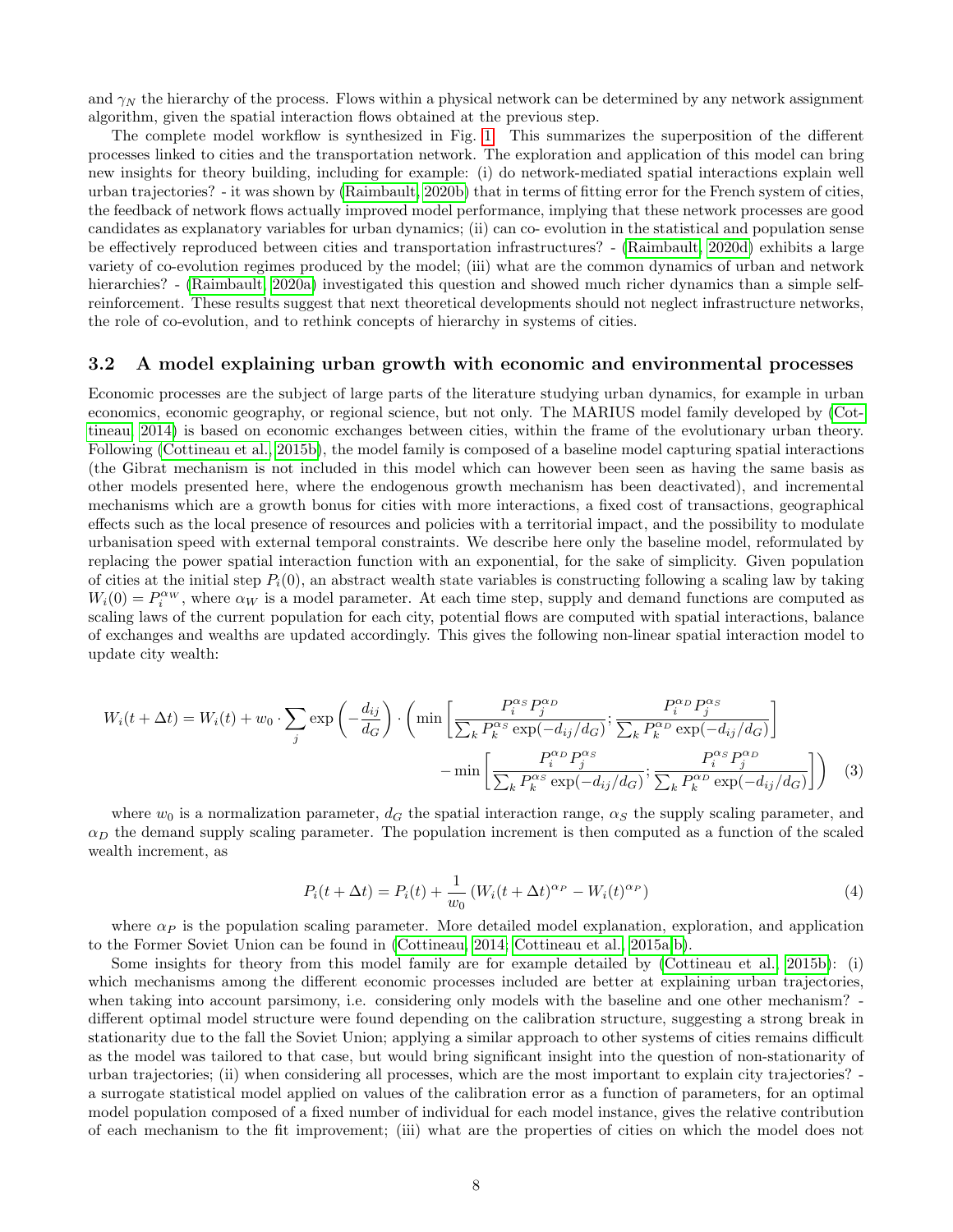

<span id="page-8-0"></span>Figure 1: Schematic representation of the different processes included in the macroscopic co- evolution model for cities and transportation networks. Cities are characterized by their population (circle area) and are linked by a transportation network (dashed lines). City population grows endogenously (Gibrat model, first panel), through spatial interactions (second panel) and feedback of flows (third panel). Network links evolve according to the flow they carry (fourth panel).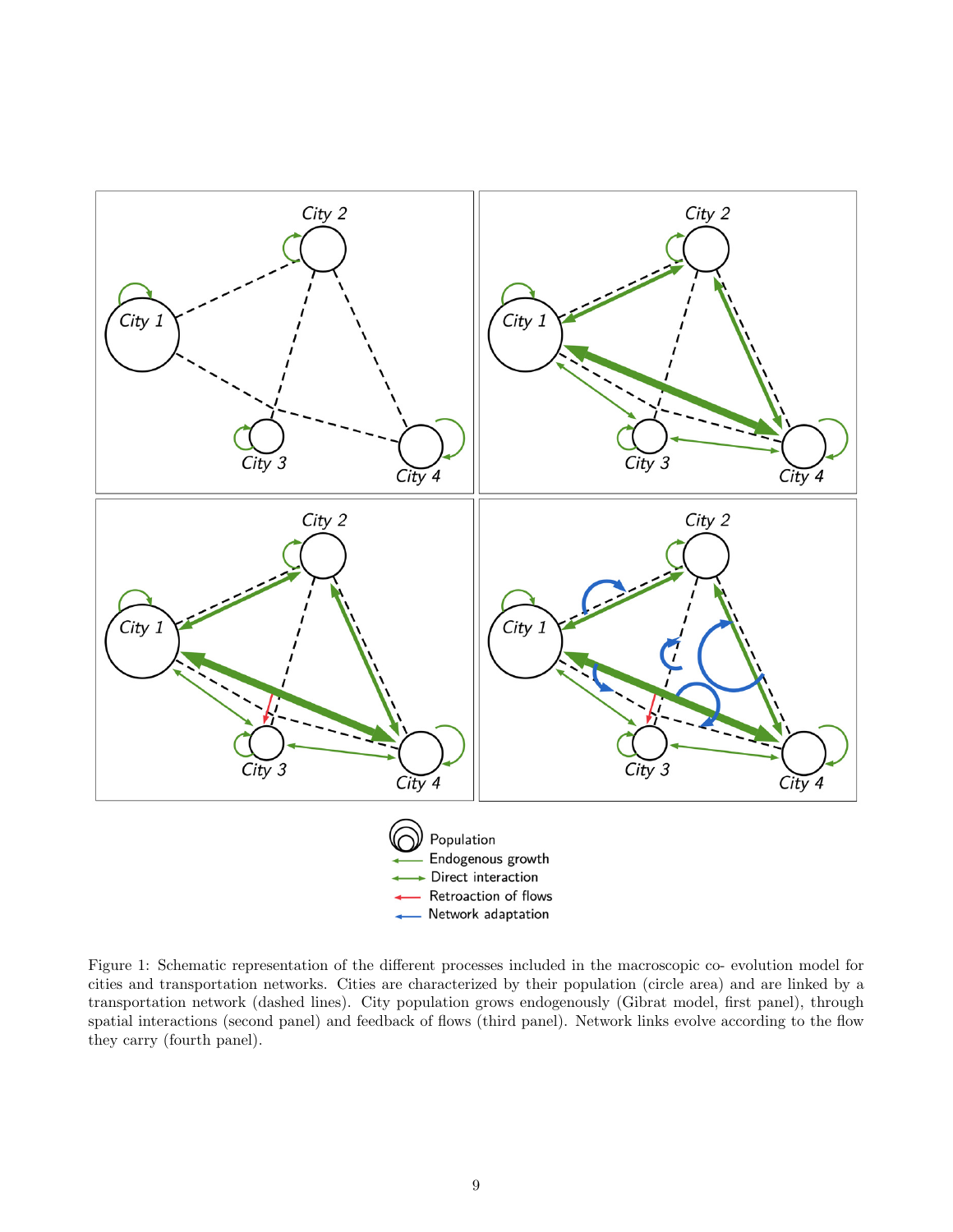perform well? - this provides feedback on the specific theoretical assumptions and mechanism survey done during the construction of the model family for this particular case study.

#### 3.3 A model linking urban growth with innovation as spatial diffusion process

#### 3.3.1 The Favaro-Pumain model

The spatial diffusion of innovations has been coined as a fundamental process driving urban dynamics [\(Hagerstrand](#page-13-17) [et al., 1968\)](#page-13-17). In economics, many approaches consider innovation as crucial, such as in endogenous growth theory [\(Aghion et al., 1998\)](#page-12-11). The theoretical and empirical study of innovation clusters and knowledge spillovers is also a considerable stream in economic literature [\(Audretsch and Lehmann, 2005\)](#page-12-12). In the context of the evolutionary urban theory, the SimpopLocal model [\(Schmitt, 2014\)](#page-15-16) proposes to link the diffusion of innovation with the emergence of cities in an agent-based approach. Based on similar ideas, but within a discrete dynamical system formulation which inspired the formulation of other models we gave here, [Favaro and Pumain](#page-13-18) [\(2011\)](#page-13-18) introduced an extension of the Gibrat model considering spatial interactions for the dynamics of populations and for the diffusion of innovations. We describe here the model as specified by [\(Raimbault, 2020c\)](#page-14-20). In this model, cities are characterized by their  $\sum_c \delta_{c,i,t} = 1$ . Populations are updated following a spatial interaction model, where attractivity of cities is modulated population  $P_i(t)$  and by a level of adoption of a set of innovations  $\delta_{c,i,t}$  corresponding to proportions such that by the local level of adoption relative to the global level, by

$$
P_i(t + \Delta t) = P_i(t) \cdot \left[ 1 + \Delta t \cdot \left( r_0 + \hat{w}_I \cdot \sum_{i \neq j} \frac{P_i(t) P_j(t)}{P(t)^2} \cdot \exp\left( -\frac{d_{ij}}{d_G} \right) \cdot \prod_c \delta_{c,i,t}^{\varphi_{c,t}} \right) \right]
$$
(5)

The parameter  $\hat{w}_I$  is in practice normalized by the average of potentials. The global adoption level is defined by  $\varphi_{c,t} = \sum_i \delta_{i,c,t} P_i / \sum_{i,c} \delta$ . Parameters  $r_0$  and  $d_G$  are as previously the endogenous growth rate and spatial interaction range. Innovations are diffused between cities also with a spatial interaction model, according to

$$
\delta_{c,i,t+\Delta t} = \frac{\sum_{j} p_{c,j,t}^{1/u_c} \cdot \exp\left(-d_{ij}/d_I\right)}{\sum_{c} \sum_{j} p_{c,j,t}^{1/u_c} \cdot \exp\left(-d_{ij}/d_I\right)}
$$
(6)

where  $p_{c,i,t} = \delta_{c,i,t} \cdot \frac{P_i}{P}$  is the population share in city i adopting innovation c, and  $u_c$  is the innovation utility (innovations with a higher utility will diffuse faster). The last mechanism in a model step corresponds to the introduction of new innovations - we describe it in the next subsection which corresponds to a modified version of the model tailored to capture urban evolution.

#### 3.3.2 An explicit model of urban evolution

The initial Favaro-Pumain model described by [\(Favaro and Pumain, 2011\)](#page-13-18) is an urban dynamics model, but not an urban evolution model in a sense that would extend biological and cultural evolution [\(Mesoudi, 2017\)](#page-13-19). To have evolution in a population, one must have fundamental processes of transmission and transformation, leading to differentiating sub- populations. Elementary units of transmission are genes in biology, while the concept of meme was introduced in cultural evolution. In what would consist elementary units and processes of an urban evolution in that sense remains an open question, but [\(Raimbault, 2020c\)](#page-14-20) proposed a possible instantiation, extending the Favaro-Pumain model. Elementary units are innovation, and the urban genome corresponds to the innovation proportions  $\delta_{c,i,t}$ . Transmission processes correspond to the spatial diffusion of innovations and the evolution of city sizes due to spatial interactions, as a kind of spatial crossover. Transformation processes are achieved through local mutations of the genome, corresponding to random discoveries of new innovations. In the initial model, the stylized fact of creation-destruction was implemented by deterministically inserting a new innovation when a certain adoption threshold was attained, and innovation utility was multiplied by a fixed factor. In the urban evolution model, at each time step each city has a probability to innovate given by

$$
p = \beta \cdot \left(\frac{P_i(t)}{\max_k P_k(t)}\right)^{\alpha_I} \tag{7}
$$

where  $\beta$  is an intrinsic innovativity parameter, and the probability to innovate is proportional to a scaling function of size with exponent  $\alpha<sub>I</sub>$ . The utility of a new innovation is drawn stochastically from a distribution with average the current empirical mean of existing innovation and with standard deviation a fixed parameter  $\sigma_U$ . The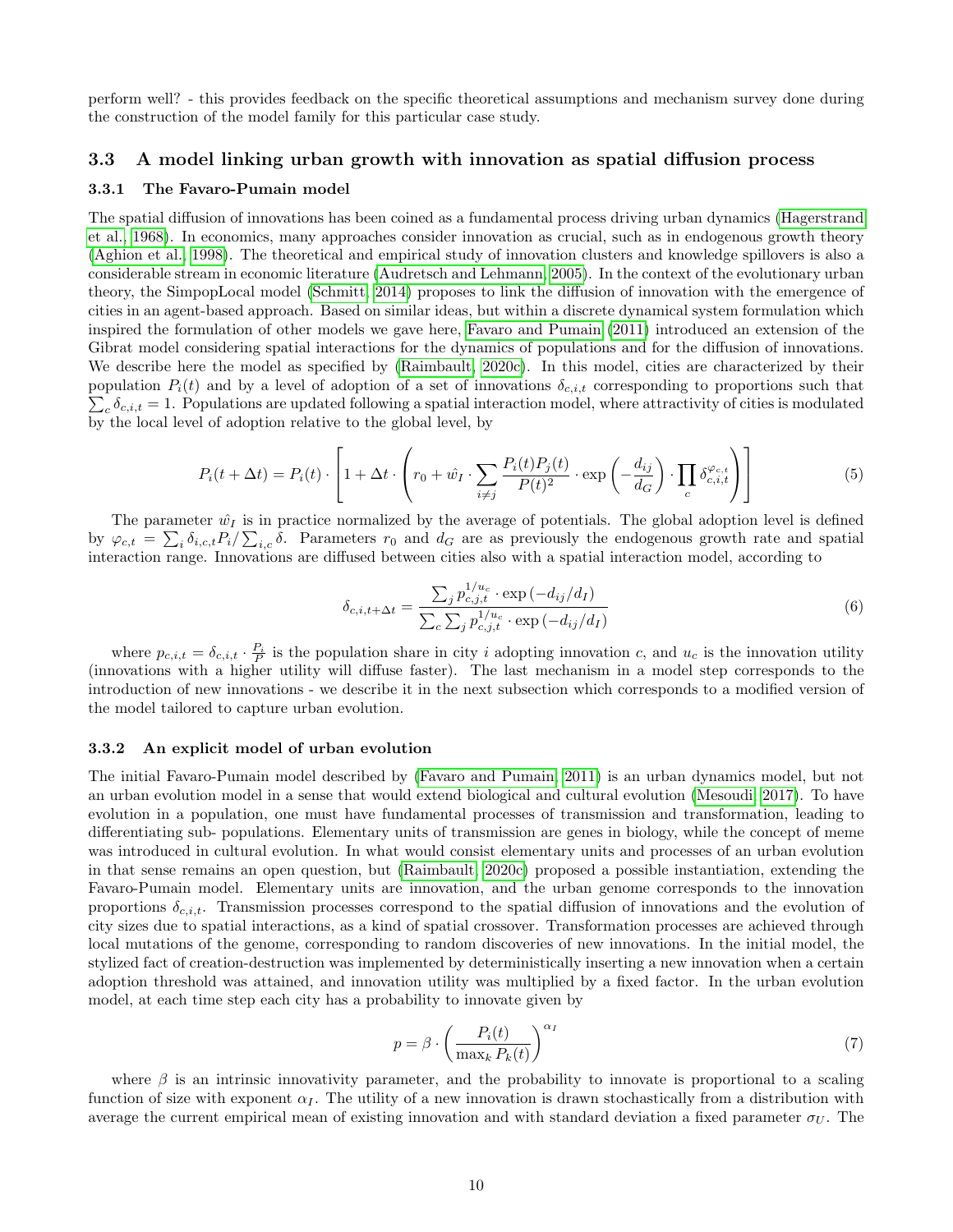

<span id="page-10-0"></span>Figure 2: Schematic representation of the different processes included in the innovation diffusion urban evolution model. Cities are characterized by their population (circle area) and their innovation shares or genome (color boxes). Innovations are diffused between cities with a spatial interaction model (second panel). City sizes are updated according to spatial interactions and attractivity linked to the share of the dominant innovation (third panel). Genomes are mutated with possibly the introduction of new innovations (fourth panel).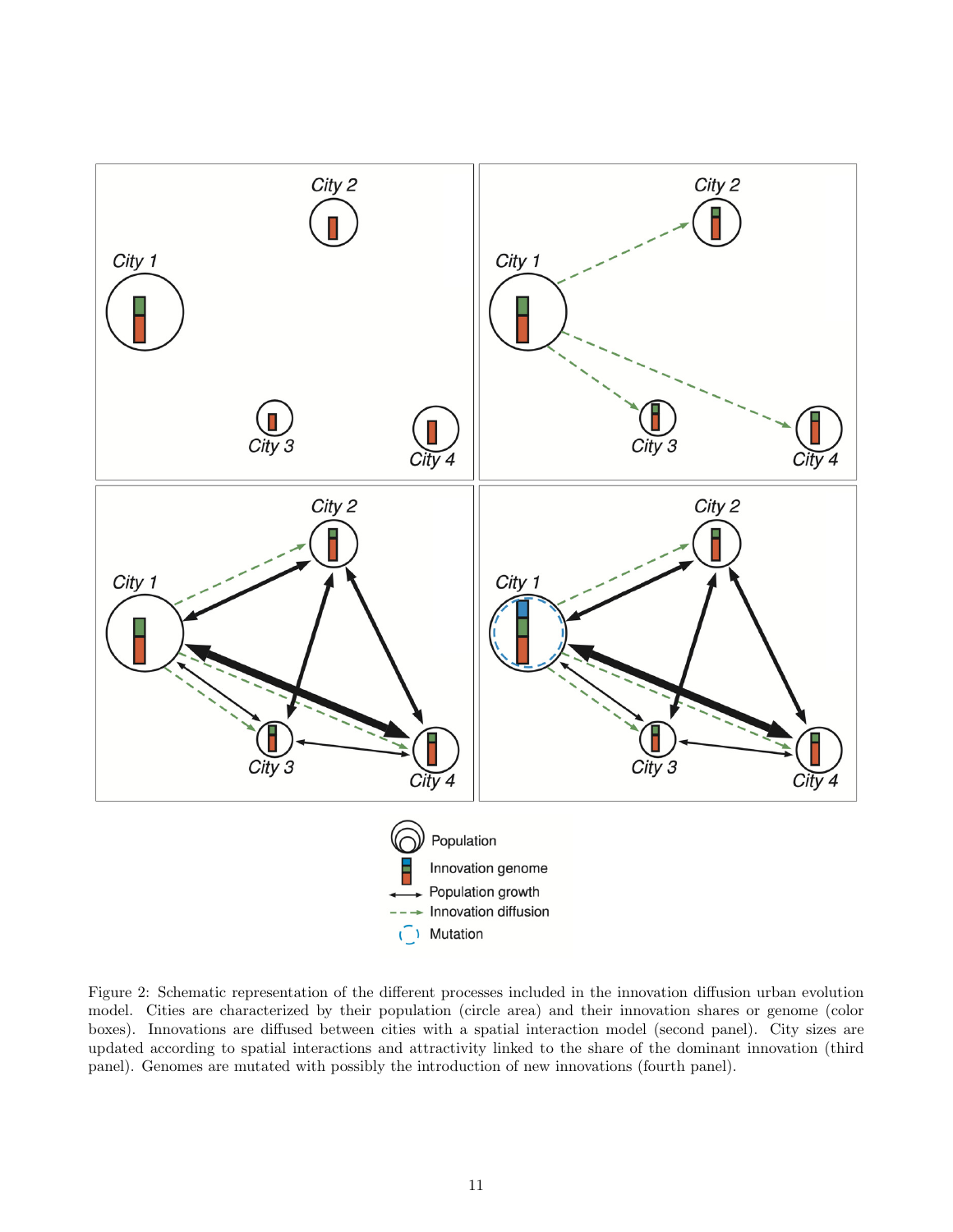new innovation has a penetration share of  $\delta_0$  in the new city, which genome is modified by rescaling the share of other innovations. A schematic summary of the innovation diffusion urban evolution model is shown in Fig. [2.](#page-10-0)

Insights for the construction of theory that can be drawn from this model are diverse. First, with the Favaro-Pumain model only, one can investigate to what extent hierarchical diffusion of innovation occurs and successive waves influence urban growth. When considering the urban evolution model, the possibility for the model to lead to the emergence of effective co- evolution niches (i.e. regions of space diverging significantly in terms of genome composition in time) is an important feature for the role of co-evolution in the urban theory. Results of the exploration by [\(Raimbault, 2020c\)](#page-14-20) were preliminary and did not investigate specific indicators quantifying co-evolution, but found intermediate spatial interaction ranges leading to structures similar to innovation clusters. Finally, perspectives to parametrize this model with empirical innovation data (using patents as proxy for example) can be linked to feedback on the effective role of innovation diffusion in urban dynamics.

## 4 Discussion

We have previously discussed the importance of theory (whatever its meaning) in urban studies, and its relation to modeling. In particular, we recalled how models and theories can dialogue to strengthen conclusions on both sides, and advance towards the construction of integrated theories. We finally illustrated with concrete urban simulation models diverse ways theory can be instantiated into simulation models and how the exploration, validation and application of these models can inform back the theory. Many obstacles still remain in that context, and we discuss now two particular issues that in our opinion will require a particular attention to reach effectively integrated theories.

## 4.1 Multi-modeling and concurrent hypotheses

One significant difficulty, particularly linked to the integration of complementary/concurrent hypotheses or theories, is how to properly compare them in terms of relevance to the integrated knowledge built. To tackle it, we discuss above how [Cottineau et al.](#page-13-16) [\(2015b\)](#page-13-16) followed the procedure of multi-modeling, in the sense of a full model in which incremental mechanisms can be included or not. Combining specific technical tools such as automatic code generation and methodological tools with a dedicated niched genetic algorithm to calibrate a large set of these models, they were able to produce a population of optimal solution and evaluate statistically the contribution of diverse mechanisms to model fit, yielding therein a benchmark of mechanisms in terms of explanatory power. This approach is however possible only when all models can be integrated into a single framework and directly compared. In the case of [\(Raimbault et al., 2020a\)](#page-14-7), which benchmarked simple versions of the models we described above, such automatic generation and niched calibration could not be achieved, and models were independently calibrated on two objectives and the final Pareto fronts compared. This was still possible as the models have the same input and output data and a similar structure. How to couple and integrate models when they are highly heterogeneous, at different scales and on totally different objects? How to build multi-models of heterogeneous models, ideally automatically towards the idea of "model crushing" coined by [\(Openshaw, 1993\)](#page-14-21)? These questions remain rather open, although initiatives such as the model exploration platform OpenMOLE are built towards the facilitation of tackling such issues [\(Raimbault and Pumain, 2019\)](#page-15-13). Another methodological difficulty in model comparison that should not be neglected is the fair comparison of models, i.e. taking into account overfitting and keeping parsimonious models. Generic information criteria for simulation models that would render a fair comparison possible as Akaike Information Criterion does for statistical models, also remains an open problem [\(Raimbault,](#page-14-9) [2020b\)](#page-14-9). These questions directly relate to the nature of integration, of model coupling, and the construction of multi-scale models.

### 4.2 Between synthetic and real systems of cities

One classical mantra in French geography is the tension between "the general and the particular" (Durand-Dastès, [1991\)](#page-13-20). This opposition can directly be found at the core of theories for systems of cities: what are the general and robust stylized facts that can be attributed to systems of cities in general, and what are the peculiar geohistorical conditions that lead to a particular trajectory. Beyond the myth of "universality" advocated by physicists which would imply universal laws derived from the same microscopic processes and which would assume some kind of ergodicity in the system [\(Pumain, 2012\)](#page-14-22), robust stylized facts such as Zipf and Gibrat laws are well identified in a first approximation. In that context and within the interaction between models and theories, being able to distinguish between intrinsic model dynamics, robust effects due to space that one observe on similar geographical structure,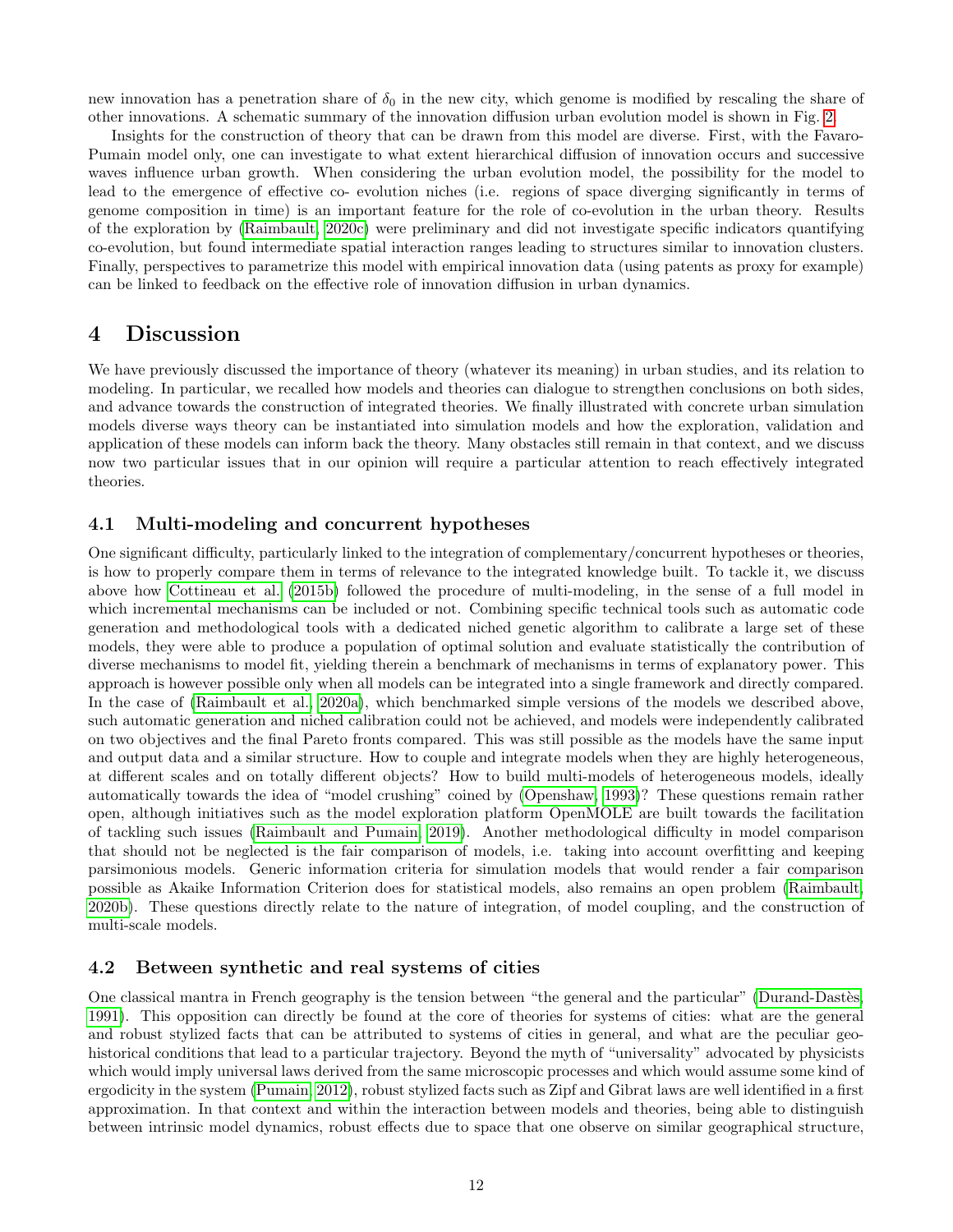and effects due to the peculiar initial conditions and geo-historical conditions, is a difficult problem. [\(Raimbault](#page-14-23) [et al., 2019\)](#page-14-23) introduced a novel methodological pipeline for sensitivity analysis of spatial models, which enables to test the sensitivity of model outcomes to spatial initial conditions. This requires generating spatial synthetic data that resembles real configurations, in this case population grids at the scale of urban areas. [\(Raimbault](#page-15-17) [et al., 2020b\)](#page-15-17) develop generators at other scales (microscopic building configurations, macroscopic systems of cities, transportation networks). Such work is the basis towards a better understanding on how urban dynamics models behave on synthetic systems of cities compared to real case studies. This is essential for the construction of integrated theories, to understand their level of generality, and how they relate to specific geographical situations.

## 5 Conclusion

We have recalled here the meaning and importance of theories to study complex urban systems, and how a diversity of theories is needed to grasp the multi-dimensional nature of such systems. This diversity can be the basis of coupling between theories, and the construction of integrated theories. What such integration consists of and how to reach it remains in our opinion an open question, which is nevertheless partly answered by the use of simulation models, their coupling and a dynamical dialogue between models and theories. We illustrated these concepts with three urban dynamics models developed within the frame of an evolutionary theory of cities. Many obstacles remain on the path towards an evidence-based integrated knowledge of complex urban systems, but we believe elementary bricks already exist and methodological ways forward are progressively developed.

## References

- <span id="page-12-11"></span>Aghion, P., Ljungqvist, L., Howitt, P., Howitt, P. W., Brant-Collett, M., García-Peñalosa, C., et al. (1998). Endogenous growth theory. MIT press.
- <span id="page-12-12"></span>Audretsch, D. B. and Lehmann, E. E. (2005). Does the knowledge spillover theory of entrepreneurship hold for regions? Research policy, 34(8):1191–1202.
- <span id="page-12-7"></span>Banos, A. (2013). Pour des pratiques de modélisation et de simulation libérées en géographie et SHS. PhD thesis.
- <span id="page-12-1"></span>Batty, M. (2013). The new science of cities. MIT press.
- <span id="page-12-0"></span>Brenner, N. and Schmid, C. (2014). The 'urban age'in question. *International journal of urban and regional research*, 38(3):731–755.
- <span id="page-12-5"></span>Caldarelli, G., Wolf, S., and Moreno, Y. (2018). Physics of humans, physics for society. Nature Physics, 14(9):870– 870.
- <span id="page-12-6"></span>Callebaut, W. (2012). Scientific perspectivism: A philosopher of science's response to the challenge of big data biology. Studies in History and Philosophy of Science Part C: Studies in History and Philosophy of Biological and Biomedical Sciences, 43(1):69–80.
- <span id="page-12-9"></span>Chavalarias, D., Bourgine, P., Perrier, E., Amblard, F., Arlabosse, F., Auger, P., Baillon, J.-B., Barreteau, O., Baudot, P., Bouchaud, E., et al. (2009). French roadmap for complex systems 2008-2009.
- <span id="page-12-8"></span>Clarke, K. C. and Gaydos, L. J. (1998). Loose-coupling a cellular automaton model and gis: long-term urban growth prediction for san francisco and washington/baltimore. International journal of geographical information science, 12(7):699–714.
- <span id="page-12-10"></span>Cottineau, C. (2014). L'évolution des villes dans l'espace post-soviétique. Observation et modélisations. PhD thesis, Université Paris 1 Panthéon-Sorbonne.
- <span id="page-12-3"></span>Cottineau, C. (2017). Metazipf. a dynamic meta-analysis of city size distributions. PloS one, 12(8):e0183919.
- <span id="page-12-4"></span>Cottineau, C. (2020). Metametazipf. what do analyses of city size distributions have in common? arXiv preprint [arXiv:2008.11473](http://arxiv.org/abs/2008.11473).
- <span id="page-12-2"></span>Cottineau, C., Chapron, P., and Reuillon, R. (2015a). Growing models from the bottom up. an evaluation-based incremental modelling method (ebimm) applied to the simulation of systems of cities. Journal of Artificial Societies and Social Simulation, 18(4):9.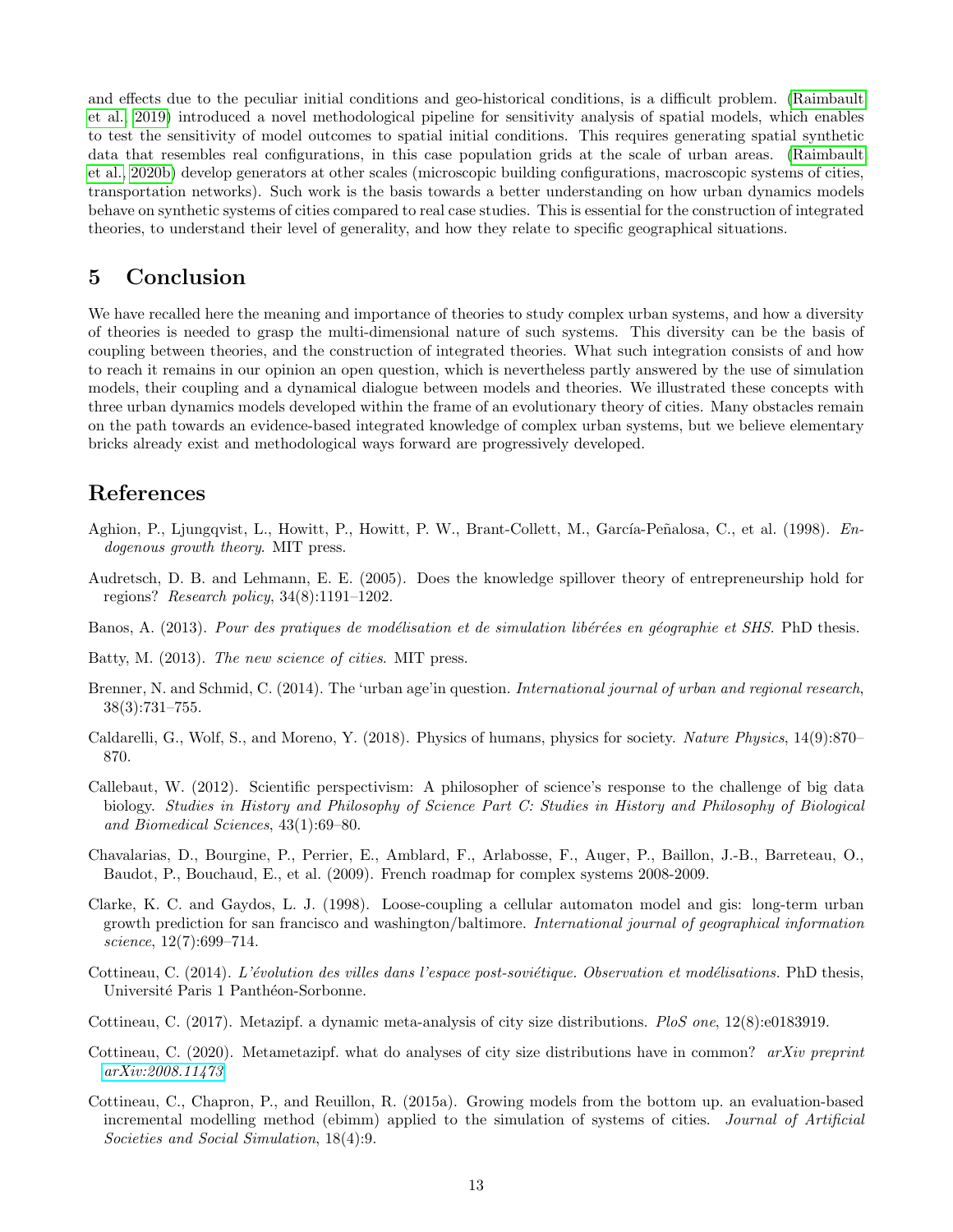- <span id="page-13-16"></span>Cottineau, C., Reuillon, R., Chapron, P., Rey-Coyrehourcq, S., and Pumain, D. (2015b). A modular modelling framework for hypotheses testing in the simulation of urbanisation. Systems, 3(4):348–377.
- <span id="page-13-0"></span>Cura, R., Cottineau, C., Swerts, E., Antonio Ignazzi, C., Bretagnolle, A., Vacchiani-Marcuzzo, C., and Pumain, D. (2017). The old and the new: qualifying city systems in the world with classical models and new data. Geographical Analysis, 49(4):363–386.
- <span id="page-13-1"></span>Denis, E. (2020). More urban constructions for whom? drivers of urban built-up expansion across the world from 1990 to 2015. In Theories and Models of Urbanization, pages 235–258. Springer.
- <span id="page-13-15"></span>Dupuy, G. (1987). Vers une théorie territoriale des réseaux: une application au transport urbain. In Annales de g´eographie, pages 658–679. JSTOR.
- <span id="page-13-20"></span>Durand-Dastès, F. (1991). Le particulier et le général en géographie. In Actes du sixième colloque de didactique de l'histoire, de la géographie et des sciences sociales, volume 6, pages 209–219. Institut national de recherche p´edagogique.
- <span id="page-13-5"></span>Egidi, G., Salvati, L., and Vinci, S. (2020). The long way to tipperary: City size and worldwide urban population trends, 1950-2030. Sustainable Cities and Society, page 102148.
- <span id="page-13-18"></span>Favaro, J.-M. and Pumain, D. (2011). Gibrat revisited: An urban growth model incorporating spatial interaction and innovation cycles. Geographical Analysis, 43(3):261–286.
- <span id="page-13-12"></span>Gibrat, R. (1931). Les Inégalités Économiques, Librairie du Recueil Sirey, Paris.
- <span id="page-13-9"></span>Giere, R. N. (2010). Scientific perspectivism. University of Chicago Press.
- <span id="page-13-6"></span>Grossetti, M. (2020). Matière sociale-introduction: à la recherche d'une ontologie robuste.
- <span id="page-13-17"></span>Hagerstrand, T. et al. (1968). Innovation diffusion as a spatial process. Chicago, USA: Univ. Chicago Press.
- <span id="page-13-8"></span>Halvorson, H. (2012). What scientific theories could not be. Philosophy of science, 79(2):183–206.
- <span id="page-13-10"></span>Huutoniemi, K., Klein, J. T., Bruun, H., and Hukkinen, J. (2010). Analyzing interdisciplinarity: Typology and indicators. Research policy, 39(1):79–88.
- <span id="page-13-4"></span>Jiang, B., Yin, J., and Liu, Q. (2015). Zipf's law for all the natural cities around the world. International Journal of Geographical Information Science, 29(3):498–522.
- <span id="page-13-2"></span>Krugman, P. (1996). Confronting the mystery of urban hierarchy. Journal of the Japanese and International economies, 10(4):399–418.
- <span id="page-13-7"></span>Lane, D., Pumain, D., van der Leeuw, S. E., and West, G. (2009). Complexity perspectives in innovation and social change, volume 7. Springer Science & Business Media.
- <span id="page-13-14"></span>Leclaire, M., Rey-Coyrehourcq, S., Charton, B., Arduin, H., Chapron, P., Chérel, G., Delay, E., Gaston, B., Lavallée, F., Passerat-Palmbach, J., et al. (2019). Retour d'expérience de l'école openmole" exmodelo", organisée en partenariat avec le méso-centre du criann. In Journées Calcul et Données 2019.
- <span id="page-13-3"></span>Lobo, J., Alberti, M., Allen-Dumas, M., Arcaute, E., Barthelemy, M., Bojorquez Tapia, L. A., Brail, S., Bettencourt, L., Beukes, A., Chen, W.-Q., et al. (2020). Urban science: Integrated theory from the first cities to sustainable metropolises.
- <span id="page-13-19"></span>Mesoudi, A. (2017). Pursuing darwin's curious parallel: Prospects for a science of cultural evolution. Proceedings of the National Academy of Sciences, 114(30):7853–7860.
- <span id="page-13-13"></span>Modica, M., Reggiani, A., and Nijkamp, P. (2017). Methodological advances in gibrat's and zipf's laws: a comparative empirical study on the evolution of urban systems. In Socioeconomic Environmental Policies and Evaluations in Regional Science, pages 37–59. Springer.
- <span id="page-13-11"></span>Mustafa, A., Cools, M., Saadi, I., and Teller, J. (2017). Coupling agent-based, cellular automata and logistic regression into a hybrid urban expansion model (huem). Land Use Policy, 69:529–540.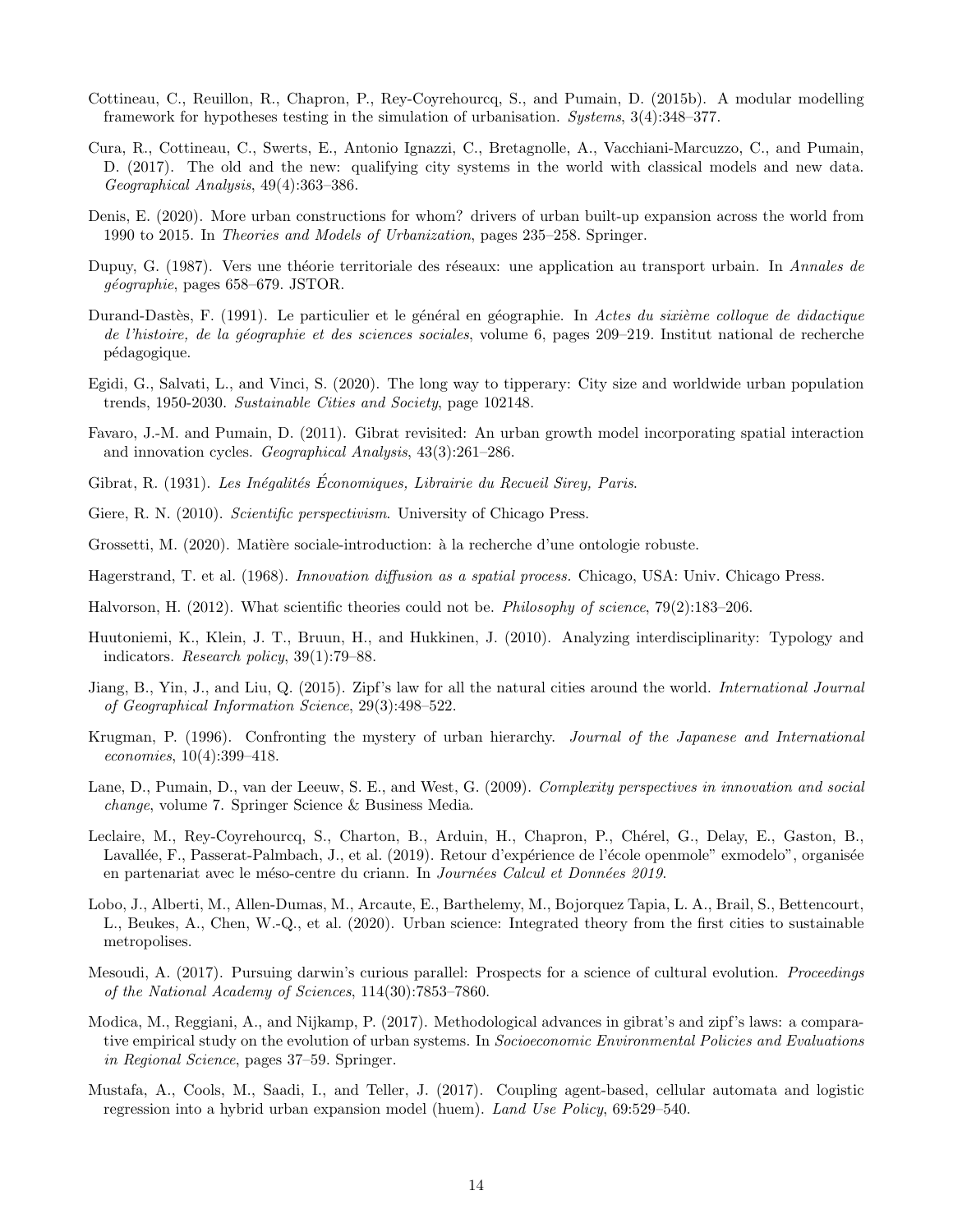- <span id="page-14-21"></span>Openshaw, S. (1993). Modelling spatial interaction using a neural net. In Geographic information systems, spatial modelling and policy evaluation, pages 147–164. Springer.
- <span id="page-14-10"></span>Paulus, F. (2004). Coévolution dans les systèmes de villes: croissance et spécialisation des aires urbaines françaises de 1950 à 2000. PhD thesis, Université Panthéon-Sorbonne-Paris I.
- <span id="page-14-0"></span>Pumain, D. (1997). Pour une théorie évolutive des villes. L'Espace géographique, pages 119–134.
- <span id="page-14-1"></span>Pumain, D. (1998). Urban research and complexity. In The city and its sciences, pages 323–361. Springer.
- <span id="page-14-2"></span>Pumain, D. (2003). Une approche de la complexité en géographie. Géocarrefour, 78(1):25–31.
- <span id="page-14-4"></span>Pumain, D. (2005). Cumulativité des connaissances. Revue européenne des sciences sociales. European Journal of Social Sciences, (XLIII-131):5–12.
- <span id="page-14-22"></span>Pumain, D. (2012). Urban systems dynamics, urban growth and scaling laws: The question of ergodicity. In Complexity theories of cities have come of age, pages 91–103. Springer.
- <span id="page-14-3"></span>Pumain, D. (2020). Theories and Models of Urbanization. Springer.
- <span id="page-14-12"></span>Pumain, D. et al. (2012). Une théorie géographique pour la loi de zipf. Région et développement, 36(31-54):125–150.
- <span id="page-14-14"></span>Pumain, D. and Raimbault, J. (2020). Conclusion: Perspectives on urban theories. In Theories and Models of Urbanization, pages 303–330. Springer.
- <span id="page-14-6"></span>Pumain, D. and Reuillon, R. (2017). Urban dynamics and simulation models. Springer.
- <span id="page-14-13"></span>Pumain, D. and Robic, M. (1996). Théoriser la ville in derycke ph, huriot jm, pumain d. Penser la Ville. Théories  $et$  modèles.
- <span id="page-14-15"></span>Pumain, D. and Sanders, L. (2013). Theoretical principles in interurban simulation models: a comparison. Environment and Planning A, 45(9):2243–2260.
- <span id="page-14-5"></span>Pumain, D., Swerts, E., Cottineau, C., Vacchiani-Marcuzzo, C., Ignazzi, C. A., Bretagnolle, A., Delisle, F., Cura, R., Lizzi, L., and Baffi, S. (2015). Multilevel comparison of large urban systems. Cybergeo: European Journal of Geography.
- <span id="page-14-16"></span>Raimbault, J. (2017). An applied knowledge framework to study complex systems. In Complex Systems Design & Management, pages 31–45.
- <span id="page-14-8"></span>Raimbault, J. (2018). Calibration of a density-based model of urban morphogenesis. PloS one, 13(9):e0203516.
- <span id="page-14-19"></span>Raimbault, J. (2020a). Hierarchy and co-evolution processes in urban systems. *arXiv preprint [arXiv:2001.11989](http://arxiv.org/abs/2001.11989)*.
- <span id="page-14-9"></span>Raimbault, J. (2020b). Indirect evidence of network effects in a system of cities. Environment and Planning B: Urban Analytics and City Science, 47(1):138–155.
- <span id="page-14-20"></span>Raimbault, J. (2020c). A model of urban evolution based on innovation diffusion. Artificial Life Conference Proceedings, (32):500–508.
- <span id="page-14-18"></span>Raimbault, J. (2020d). Modeling the co-evolution of cities and networks. In Handbook of Cities and Networks, Rozenblat C., Niel Z., eds. Edward Elgar Publishing. In press.
- <span id="page-14-17"></span>Raimbault, J. (2020e). Relating complexities for the reflexive study of complex systems. In Theories and models of urbanization, pages 27–41. Springer.
- <span id="page-14-11"></span>Raimbault, J. (2020f). Unveiling co-evolutionary patterns in systems of cities: a systematic exploration of the simpopnet model. In Theories and Models of Urbanization, pages 261–278. Springer.
- <span id="page-14-23"></span>Raimbault, J., Cottineau, C., Le Texier, M., Le Nechet, F., and Reuillon, R. (2019). Space matters: Extending sensitivity analysis to initial spatial conditions in geosimulation models. Journal of Artificial Societies and Social Simulation, 22(4).
- <span id="page-14-7"></span>Raimbault, J., Denis, E., and Pumain, D. (2020a). Empowering urban governance through urban science: Multiscale dynamics of urban systems worldwide. Sustainability, 12(15):5954.